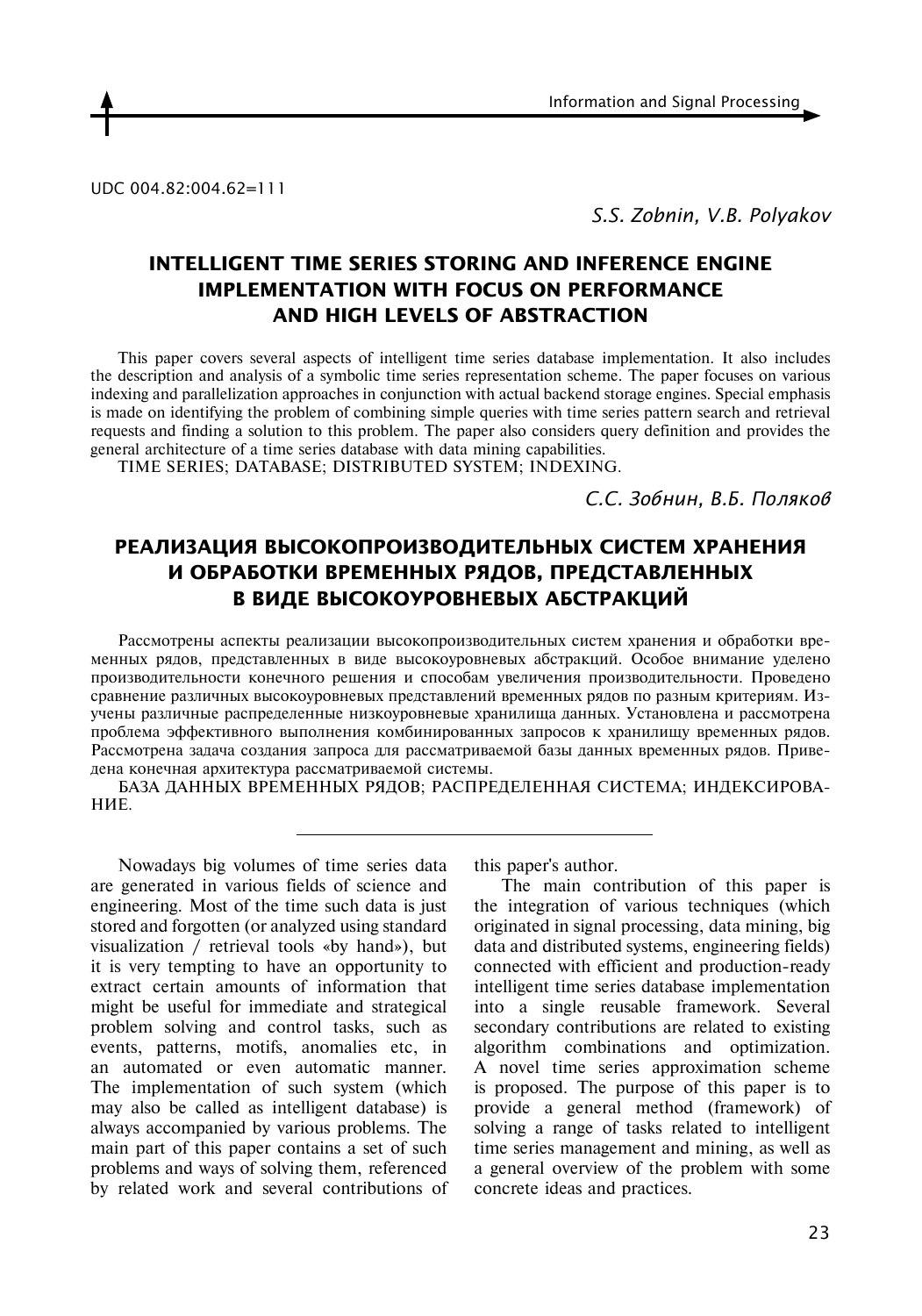#### **Time Series Data, Representation Scheme**

First of all, data itself, or, to be specific, the amount of time series and data quality is a problem. Hundreds of gigabytes of time series data to be processed in such system require high performance of storage backends. The quality or (and) specifics in data streams is also an issue: intelligent similarity search algorithms tend to depend on internal parameters of time series and have problems with generalization. Usually one should consider at least problems of noise (SNR) and data misses and provide ways of intelligent algorithms parametrization.

The general intelligent algorithm that works with time series data usually uses some intermediate time series representation. Many time series representations have been introduced (e. g. FFT, Wavelets, Piecewise-Constant Approximation, curve-based approximation etc). Recently it has been shown that symbolic representations of time series outperform most of other representations in terms of approximation performance and execution performance. Moreover, they allow using some frameworks which require symbolic input (e. g. Markov models, Kolmogorov complexity based methods, suffix trees), give good compression rate and give a lower bound on the real value (useful in data mining applications), reduce sensitivity to noise and greatly improve computational performance [1]. There are two types of time series symbolization: the first one is based on quantization and the second is based on temporal segmentation. It was found that quantization-based symbolization performs generally better on signals without temporal structure (the criteria are: information loss, accuracy, alphabet size) and vice-versa [2]. Several extensions for basic representation scheme have been developed, such as: symbolization based on kNN segmentation [3] where a relative frequency is used to determine the best approximation parameters, symbolization based on *k*-Means [4] which highly outperforms the standard scheme on highly Gaussian distributed streams. One may also employ a more intelligent approach: in order to optimize the algorithm for a particular dataset, a neural network may be tested and used either for an efficient rank-based parameter

pick as in [3], or for an efficient segmentation scheme as in [4]. There is no doubt that symbolic representation of time series is most appropriate for similarity search in intelligent database (most arising) and it is the best solution for fast retrieval due to availability of various data structures from bioinformatics and computer science communities.

During the investigation of SAX time series representation the following specifics were found. SAX is very dependent on parameters (window size, word size, alphabet size). The window size parameter is responsible for capturing the dynamics of time series (data is normalized in each window and as a consequence). The word size and alphabet size parameters determine performance/space requirements of the transformation and operations over transformed time series. The word size and alphabet size correspond to discretization and quantization. It comes true that determining optimal parameters of SAX is an important and actual problem. Moreover, domain knowledge should be integrated in order to organize the most efficient storage and retrieval scheme. An example of such domain knowledge integration is manually defined stream groupings provided by an expert, the other example is unsupervised classification of time series, which determines parameters. It should be noted that it is also not optimal to generate an infinite number of parameter triples, because this requires a lot of additional computations. The optimization task should be defined to perform an on-line unsupervised classification that also minimizes the number of class reallocation in time.

### **Indexing Symbolic Time Series. Simple Queries. Approximations and Storage. Parallel Execution**

Indexing is the core of a database, because there always are response and performance requirements of a database in production systems. One always faces a space-time dilemma when some indexing scheme is implemented, and uses an underlying representation (symbolic in our case) for the best performance. The chosen indexing scheme directly depends on queries to be executed against a database. In case of intelligent time series database, the main query is a «pattern query» or a similarity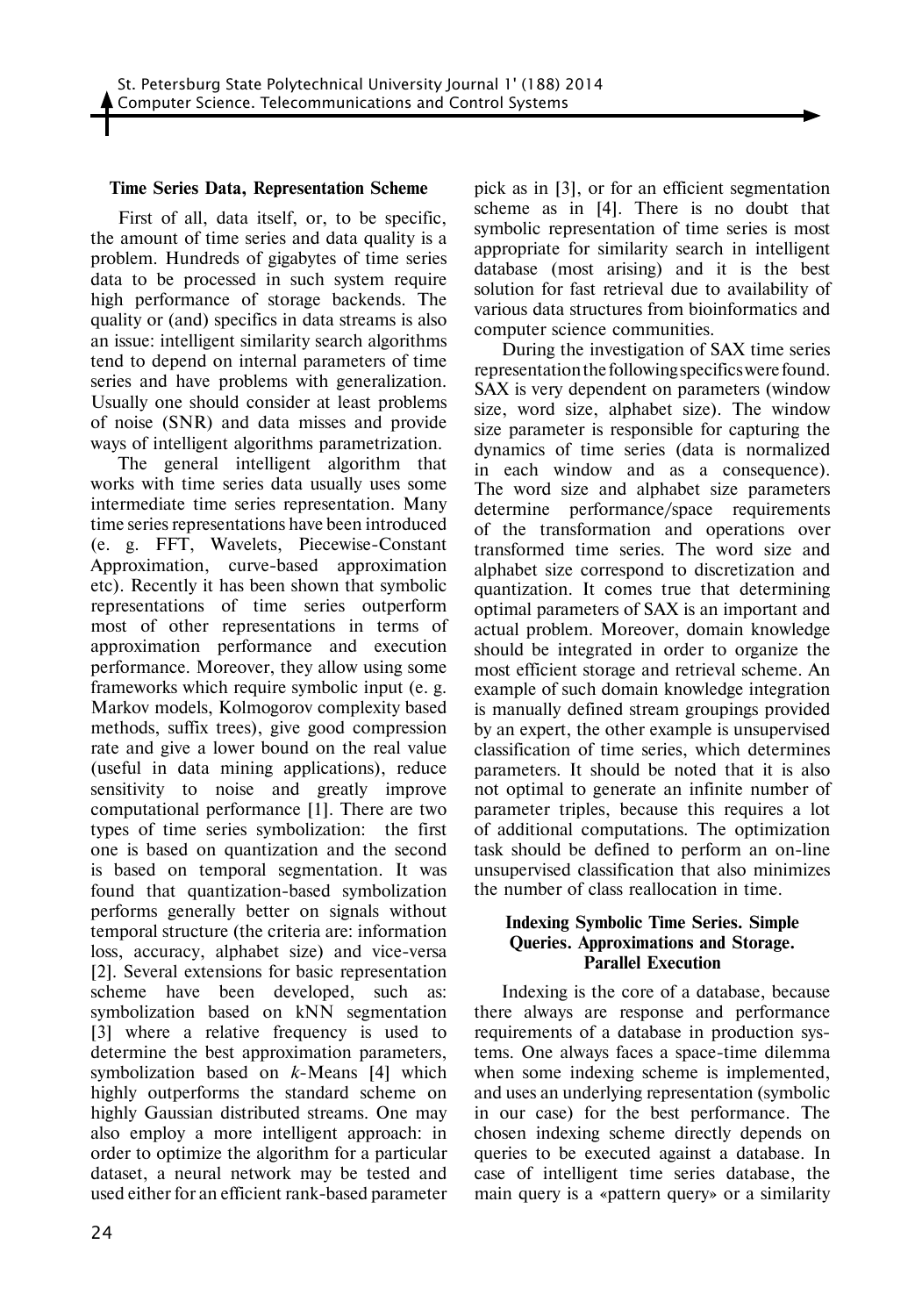Information and Signal Processing

query. The other possible queries are event queries like «*X* more than 10 and *Y* less than 20» and more simple ones.

Here two combinations of indexing schemes are proposed. Each of these combinations allows fulfilling all query requirements.

Let's consider the first combination. In order to allow fast «direct» pattern match against symbols, a suffix tree is built over symbolic representations of time series. This can be called the first level of index. The second level of index is an index for similarity-based queries. A KD-tree is used for this purpose. The same KD-tree is used to execute event queries. Performance is improved via using the following methods. At first, one probabilistic suffix tree is used to perform faster first level index operations. Secondly, KD-tree performs partial queries and uses heuristics. Last, but not the least, a separate «reduces space» index could be built in the reduced feature space of time series, where the reduction is done via domain knowledge or general PCA or SOM scheme. These approaches were evaluated by the author of this paper. Alternative approaches to KD-tree index are other structures optimized for similarity search: general B-tree based structures [5], R-trees [6]. It should be noted, that the second index level techniques listed here are basic ones: trees need special measures to handle balancing issues, more parallelization and distribution considerations should be made. Even though a tree index can be equally distributed, processing time for each node needs prediction, which itself represents a forecasting problem that is not easily solved; nodes distribution mechanisms with random effects also have some difficulties.

The second combination of methods and techniques that allow fulfilling advanced querying requirements as well as performance requirements gives more focus on distributional and fault-tolerance capabilities of the system. Instead of using a suffix tree as a primary indexing structure, one can use a distributed hashing structure. There has been large research on distributed hashing structures recently, especially Distributed Hash Tables (DHT): CAN [7], Chord [8] and others. Generally, the problem of indexing time series was thoroughly studied in [9].

The advantage of the suffix tree as a first level indexing structure is its simplicity and general ability to perform suffix (substring) queries. DHT-like structures require much more additional space to allow such expressivity. On the other hand, DHTbased structures are purely distributed, thus naturally allowing distributed computations and storing.

A storage and cluster computation mechanism is required in order to fulfill strict requirements of productions environment. Although there is some research into standard backends usage for time series mining tasks [10], such DBMSs lack replication and fault-tolerance due to highly structured data predisposition. The integration of intelligent capabilities requires modifying the source code like in [11], which is error prone and not appropriate in many cases. A modern distributed computation framework is much more preferable, given the fact that parallelism can always be exploited and is implemented naturally in such frameworks. One more requirement is the ability of manual RAM caching of computations in such framework, the indexes are more preferable in RAM rather than on hard drive. As a result, considerable systems are [12–14].

It should be noted, that such distributed systems are executed on commodity hardware (i. e. standard hardware with no special requirements), comparing to specialized massively parallel solutions, for example [15] meaning that they are more universal and have bigger latencies comparing to specialized hardware/software massively parallel solutions at the same time. One implication is that the time series database system implemented on top of commodity hardware is not capable of handling hard real time tasks arising, for example, in military domains.

### **The General Architecture of an Intelligent System**

The general architecture of an intelligent time series database can be represented in Fig. 1.

The central component is the intelligent database itself, where indexes are stored in memory, while raw data is stored in symbolic form on the disk. This may require a cluster of machines due to large size of indexes.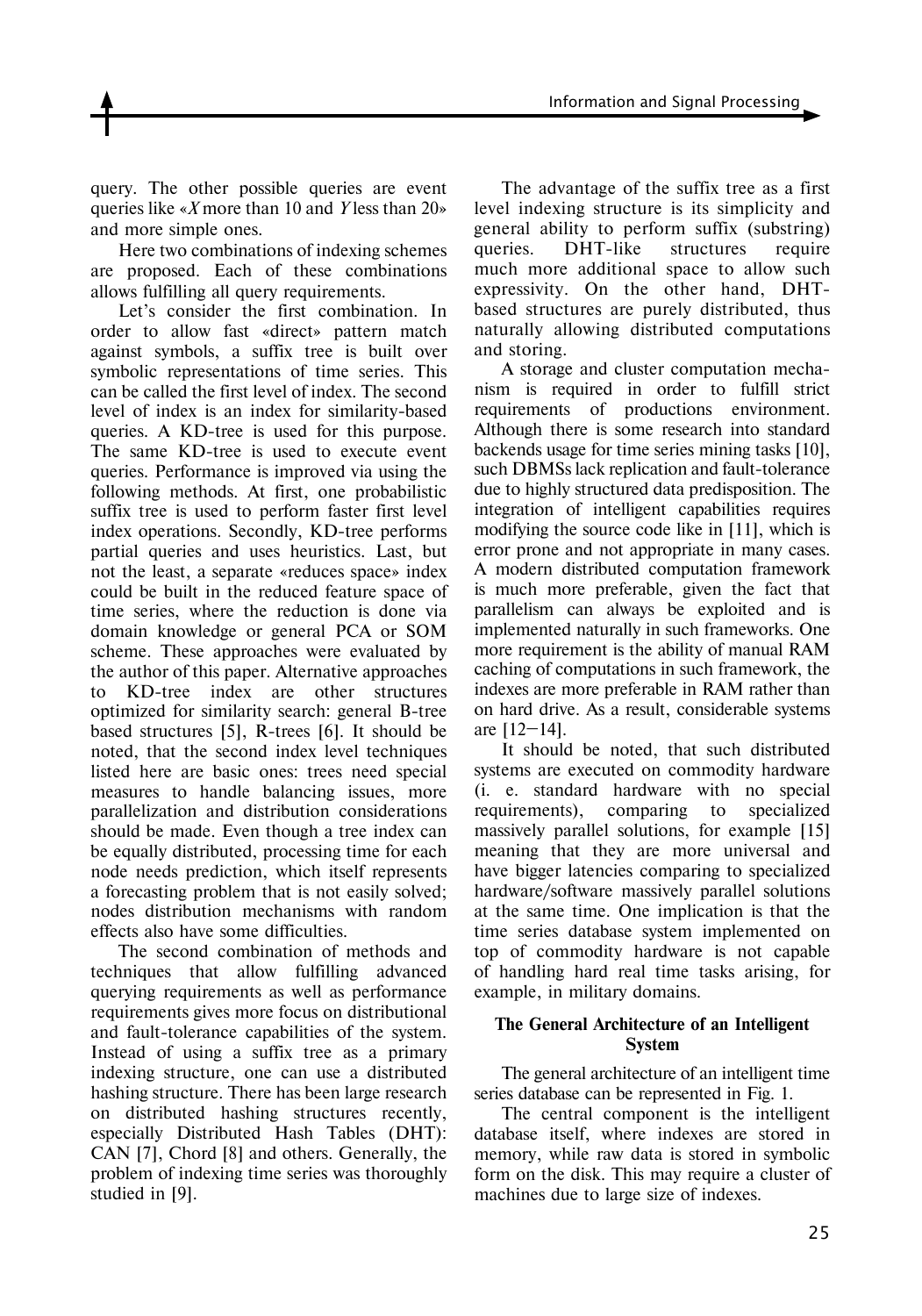

Fig. 1. The overview of architecture of an intelligent time series database

The system is highly coupled with some 3rd-party storage, because raw data is always stored somewhere. A good architectural solution is to create an «Adapter» for each 3rd party, the database is working with, so that the intelligent database itself and adapters are highly reusable.

The CEP component of the system is responsible for preprocessing data for detection of some event types. This component executes event processing queries against data, a good solution is to reuse some CEP engine while building indexes and use some declarative language to find events rather than to encode requests by hand. CEP component also provides additional stream processing capabilities for on-line analysis, i. e. stream manipulation, aggregation, joining etc.

It is very important to have a subsystem responsible for user communication so that an operator would have a way to present patterns for queries in convenient forms. An example of such assistance is a visual pattern constructor,

where it is easy to define the shape of a curve (pattern) to be found in the database.

The concept of multilevel indexing is represented in Fig. 2.

As discussed in the previous session, the most optimal storing and indexing scheme for time series is the scheme containing both computer science techniques and bioinformatics techniques. This allows fulfilling performance requirements as well as provides capabilities to perform simple queries, exact time series match queries, range queries, N-nearest time series queries and others. Not only does such scheme allow such querying capabilities, but it also allows using distributed systems and networks concepts and experience: standard DHT or CAN implementations may be used as the second level of index.

It is convenient to have a distributed optimization component in common space to allow its reusability: the need of solving optimization tasks arises on multiple levels of the system. Currently a version of distributed



Fig. 2. The overview of architecture of an intelligent time series database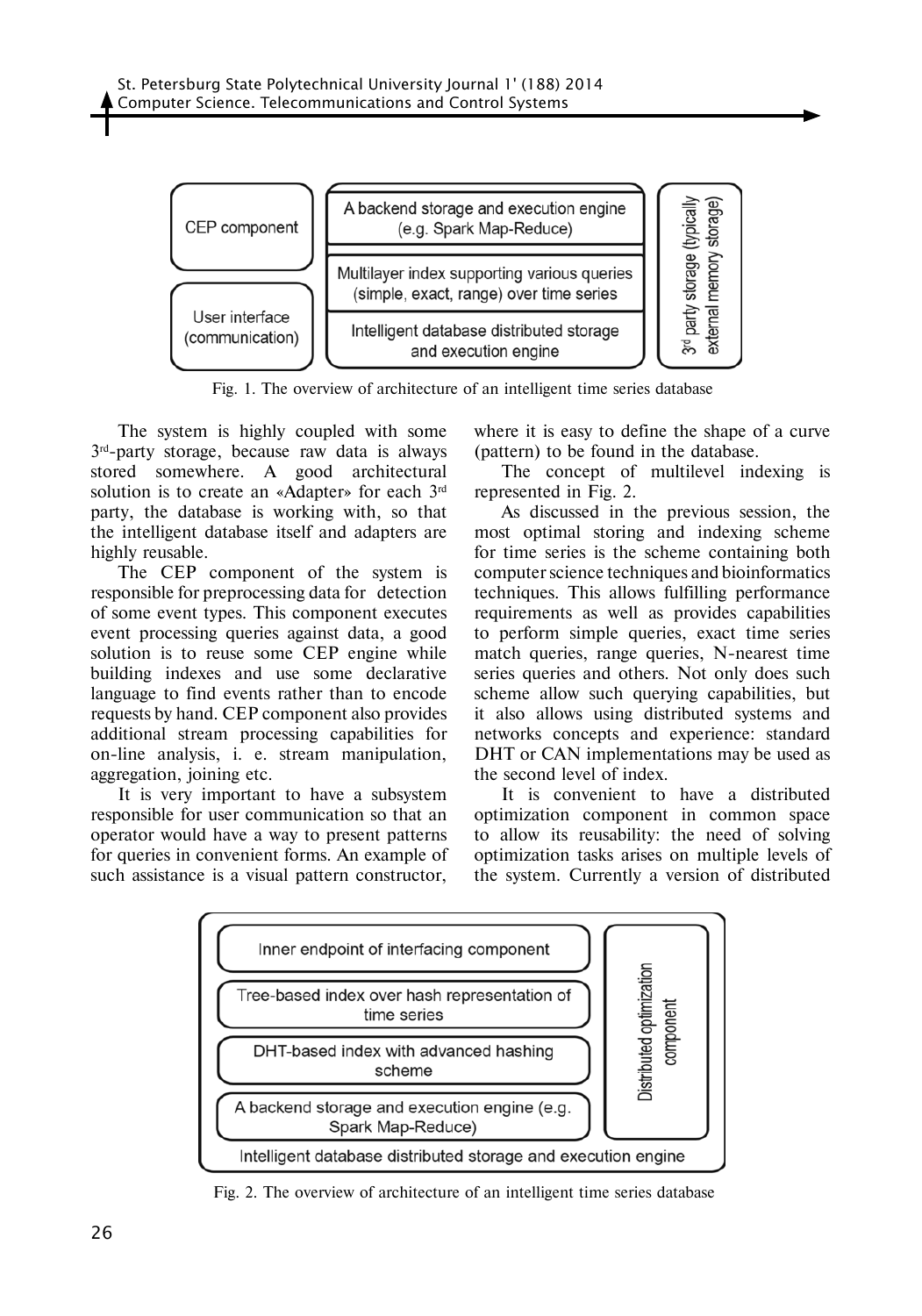simulated annealing is used as an optimization framework. A special protocol is implemented for optimization of agents' communication. This protocol allows asynchronous optimization, incremental updates of «current optimum» and dynamic task reallocation.

The following figure (Fig. 3) shows in detail the process of parsing incoming and generating a distributed index for later querying as well as the process of query generation, processing and execution, one can also consider this figure as a general algorithm, i. e. how the system works.

A system constantly accepts incoming data from various origins. CEP/Stream processing (as well as any simple processing like stream multiplication) queries are constantly executed on incoming data in order to receive alternated streams.

These data streams arrive to the module responsible for generating symbolic representation. This very module contains additional domain knowledge, possibly automatically inferred from data, that allows more efficient storage and representation. For example, there can be additional logic for automatic unsupervised classification of incoming data streams. A simpler approach is to integrate domain knowledge of an expert in various forms. For example, an expert can set up proper groups of similar signals

from all. Different parameters based on domain knowledge are then used for symbolic representation generation algorithm.

The output of the module described in the previous paragraph goes to a specially designed hash function that gives hash values to time series dividing them into equivalence groups (dimensionality reduction). Generated hash values are then mapped into DHT / CAN nodes and distributed around the network. This process is executed continuously because amounts of incoming data can be too large. The other continuously running indexing process is the process that performs indexing of hashes into tree structures. These structures are also ideally distributed as it was discussed in the previous chapters.

User defined queries, possibly from a special graphical interface for query construction, as well as constraints on window size and additional parameters are supplied to the other side of the system. This data is then translated into patterns suitable for search, a search query is executed and some post processing of search results are performed.

At least two general ways of the described system integration can be defined. The first one puts time series database in the front line (data acquisition layer). The second way of integration considers time series database as an



Fig. 3. Internal data flows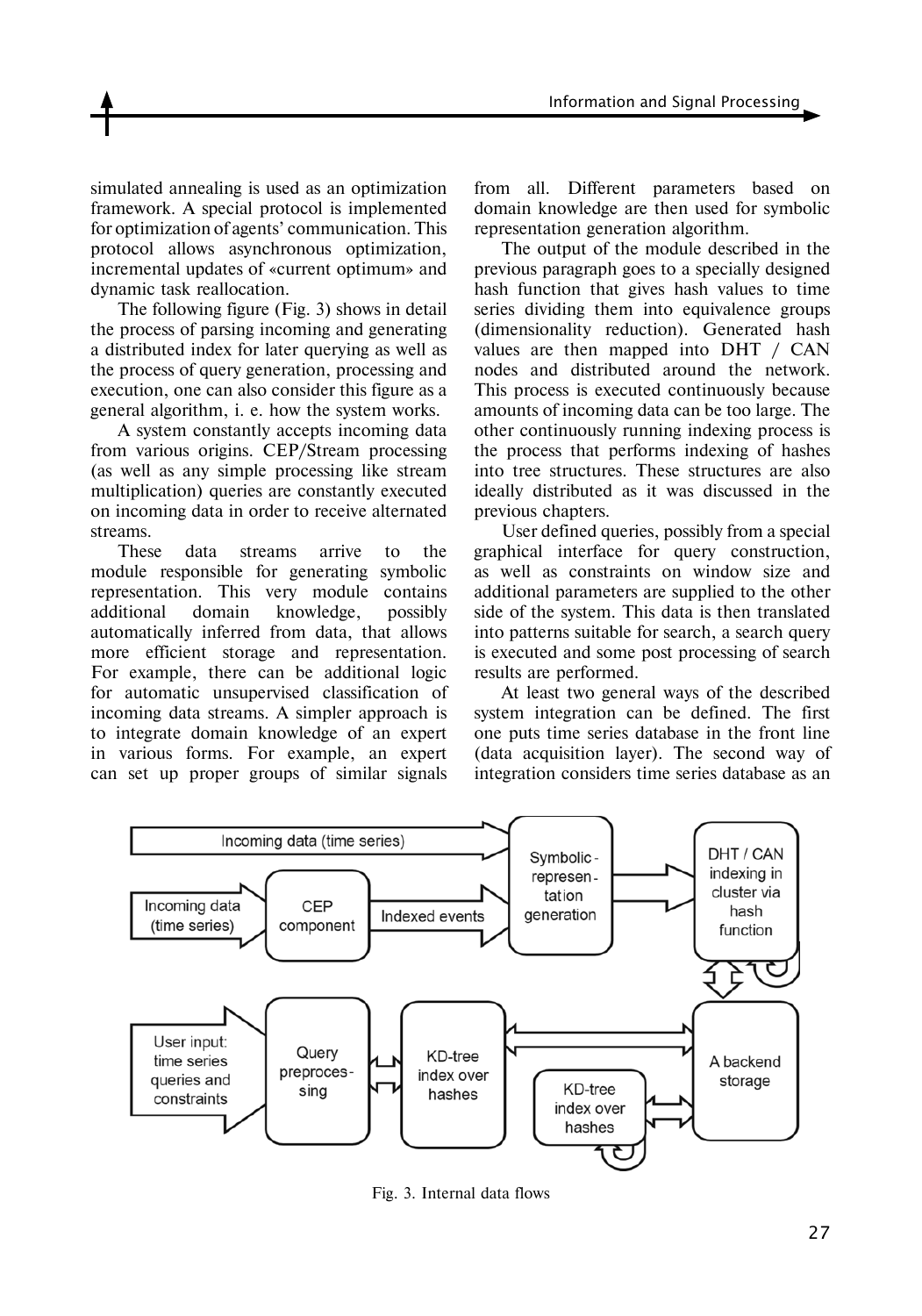

Fig. 4. Ways of integrating time series database with other systems: left, where time series database is considered as a part of data acquisition layer and right, where considered system is used as an auxiliary system for other products

auxiliary part of another bigger system. Both these cases are represented in Fig. 4.

The left case (Fig. 4, left) inserts time series database into the system circuit, thus reducing total system fault-tolerance. On the other side, in such way time series database receives online data and has this data indexed allowing other systems to work with this data at once. Thus, such way is the best for  $3<sup>rd</sup>$  party systems that require intelligent time series manipulations with low latency. It is also possible to stream data in parallel to third party components having all pros at the same moment.

The right case (Fig. 4, right) puts time series database aside from real time series. In this way an intelligent database does not have data in real time, but it is not located in the main data circuit. Such way of integration is more suitable for cases when off-line processing is required for some existent systems as a separate module, and extra low latency is not required.

The approach provided in this paper is applicable to a wide range of tasks related to time series: analysis, efficient storage, approximation, motif discovery, classification, and others. For example, in order to implement

a fully functional prototype of the vibration diagnostic system based on models from [16], it is required to have a subsystem able to provide both raw time series functionality and similarity search functionality. The system based on the concept from [17] also requires historical access and advanced time series similarity search capabilities.

It was shown that the chosen methods  $(symbolic representation + multilevel indexes$ with approximations at distributed storage, queries are executed in cluster in parallel) greatly outperform standard approaches (standard time series representations, SQL databases) in terms of amount of queries per second and single query execution time.

The ongoing research is targeted at investigation and comparison of concrete algorithms and methods for each stage of the described systems, integration of chosen algorithms, improving them and investigating the means of domain knowledge integration.

The research and implementation of the system based on the concepts from this paper is performed as a part of the project related to time series analysis and visualization in Siemens LLC.

#### **References**

1. **Lin J., Wei Li et al.** Experiencing SAX: a Novel Symbolic Representation of Time Series, 2007.

2. **Sant'Anna A., Wickstrom N.** Symbolization of time-series: An evaluation of SAX,

Persist, and ACA. *Image and Signal Processing, 4th Internat. Congress on*, 2011, Vol. 4, pp. 2223–2228.

3. **Ahmed A.M., Bakar A.A., Hamdan A.R.** Improved SAX time series data representation based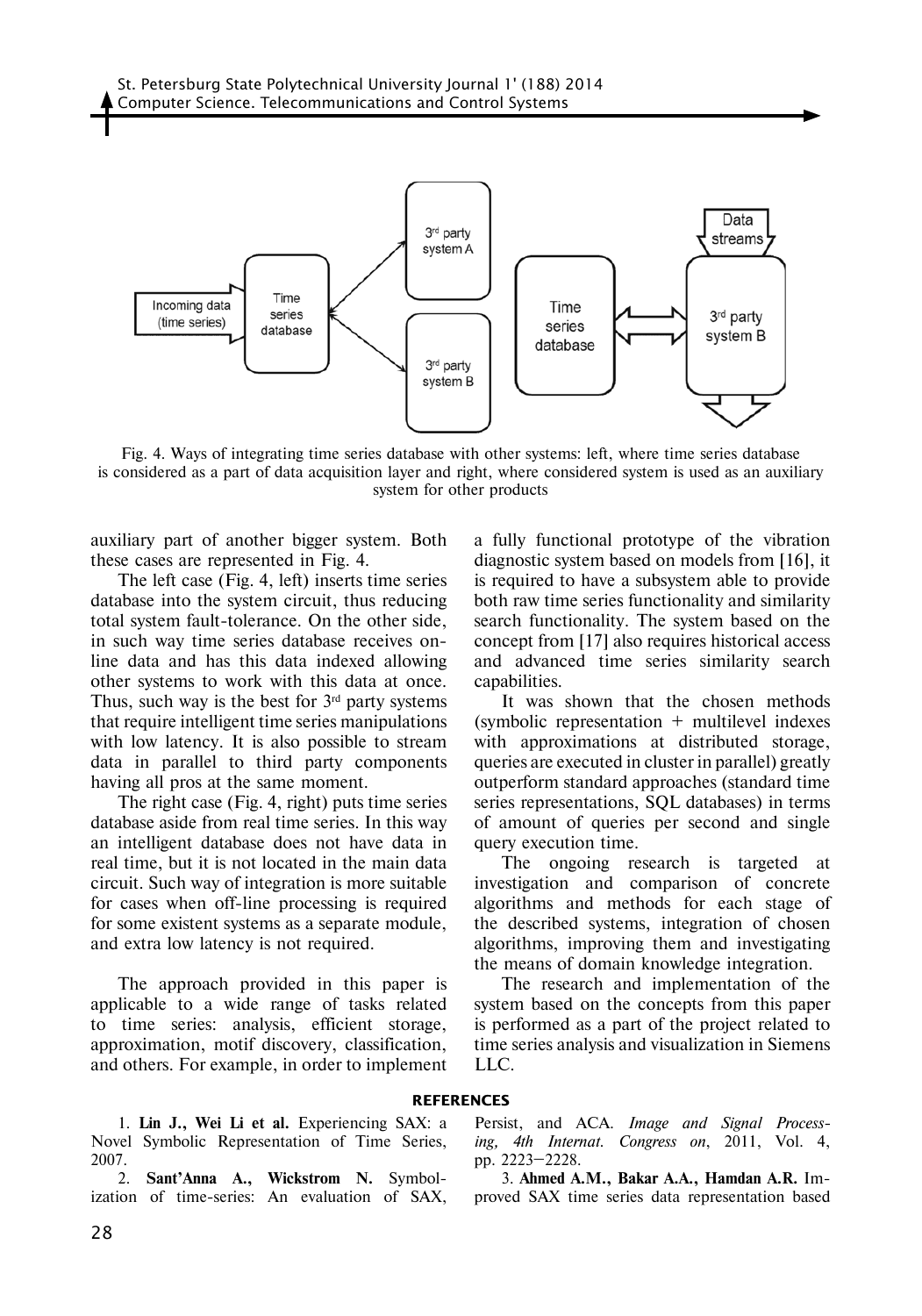on Relative Frequency and K-Nearest Neighbor Algorithm. *Intelligent Systems Design and Applications, 10th Internat. Conference on*, 2010, pp. 1320–1325.

4. **Pham N.D., Quang Loc Le, Tran Khanh Dang.**  Two Novel Adaptive Symbolic Representations for Similarity Search in Time Series Databases. *12th Internat. Asia-Pacific Web Conference APWEB-2010.*

5. **Cui Yu, Bin Cui, Shuguang Wang, Jianwen Su.** Efficient index-based KNN join processing for high-dimensional data. *Inf. Softw. Technol.,* 2007, Vol. 49, No. 4, pp. 332–344.

6. **Kuan J., Lewis P.** Fast k nearest neighbour search for R-tree family. *Information, Communications and Signal Processing, Proceedings of Internat. Conference ICICS-1997*, Vol. 2, pp. 924–928.

7. **Ratnasamy S., Francis P., Handley M., Karp R., Shenker S**. A scalable content-addressable network. *SIGCOMM Comput. Commun.,* 2001, Rev. 31, No. 4, pp. 161–172.

8. **Stoica I., Morris R., Karger D., Kaashoek M.F., Balakrishnan H.** Chord: A scalable peer-topeer lookup service for internet applications. *SIG-COMM Comput. Commun,* 2001, Rev. 31, No. 4, pp. 149–160.

9. **Mar Yi Yi, Maw Aung Htein.** Tree-based Indexing for DHT-based P2P Systems. *Internat. Journal of Computer Applications*, 2013, Vol. 62, pp. 27–33.

10. **Sorokin A., Selkov G., Goryanin I.** A userdefined data type for the storage of time series data

1. **Lin Jessica, Wei Li, et al.** Experiencing SAX: a Novel Symbolic Representation of Time Series. 2007.

2. **Sant'Anna A., Wickstrom N.** Symbolization of time-series: An evaluation of SAX, Persist, and ACA // Image and Signal Processing,<br>4th Internat. Congress on. 2011. Vol. 4. 4th Internat. Congress on. 2011. Vol. 4. Pp. 2223–2228.

3. **Ahmed A.M., Bakar A.A., Hamdan A.R.** Improved SAX time series data representation based on Relative Frequency and K-Nearest Neighbor Algorithm // Intelligent Systems Design and Applications, 10th Internat. Conf. on. 2010. Pp. 1320–1325.

4. **Pham N.D., Quang Loc Le, Tran Khanh Dang.** Two Novel Adaptive Symbolic Representations for Similarity Search in Time Series Databases // 12th Internat. Asia-Pacific Web Conference. 2010.

5. **Cui Yu, Bin Cui, Shuguang Wang, Jianwen Su.** Efficient index-based KNN join processing for high-dimensional data // Inf. Softw. Technol. 2007*.*  Vol. 49. no. 4. Pp. 332–344.

6. **Kuan J., Lewis P.** Fast k nearest neighbour search for R-tree family // Information, Communications allowing efficient similarity screening. *European Journal of Pharmaceutical Sciences,* 2012, Vol. 46, Iss. 4, pp. 272–274.

11. **Bartunov O., Sigaev T.** Efficient K-nearest neighbour search in PostgreSQL. *Conference talk, PGDay-2010*, Roma.

12. **Dean J., Ghemawat S.** MapReduce: simplified data processing on large clusters. *Commun. ACM,* 2008, Vol. 51, No. 1, pp. 107–113.

13. **Zaharia M., Chowdhury M., Franklin M.J., Shenker S., Stoica I.** Spark: cluster computing with working sets. *In Proceedings of the 2nd USENIX Conference on Hot topics in cloud computing*, USENIX Association, Berkeley, CA, USA, p. 10.

14. GridGain systems GridGain. Available: http://www.gridgain.com

15. **Polyakov V.B.** Organizacija vychislenij v arhitekturah, podderzhivajushhih massovyj parallelism. *Voprosy radioelektroniki*. Moscow: Elektronica Publ., 2008, pp. 33–41. (rus)

16. **Zinkovsky A.V., Potekhin V.V., Ilyin I.Y.**  Modelling of vibration activity on a man locomotorium. *Proceedings of the 10th Internat. Congress on Sound and Vibration*, 2003, pp. 3851–3856.

17. **Arsen'ev D.G., Shkodyrev V.P.** Strategija gruppovogo upravlenija robotami na osnove situacionno-celevogo planirovanija. *Izvestija Juzhnogo federalnogo universiteta. Tehnicheskie nauki.* Taganrog, 2010, pp.40–43 (rus)

#### **СПИСОК ЛИТЕРАТУРЫ**

and Signal Processing. Proc. of Internat. Conf. ICICS. 1997. Vol. 2. Pp. 924–928.

7. **Ratnasamy S., Francis P., Handley M., Karp R., Shenker S.** A scalable content-addressable network // SIGCOMM Comput. Commun. 2001. Rev. 31. no. 4. Pp. 161–172.

8. **Stoica I., Morris R., Karger D., Kaashoek M.F., Balakrishnan H.** Chord: A scalable peerto-peer lookup service for internet applications // SIGCOMM Comput. Commun. 2001. Rev. 31. no. 4. Pp. 149–160.

9. **Mar Yi Yi, Maw Aung Htein.** Tree-based Indexing for DHT-based P2P Systems // Internat. J. of Computer Applications. 2013. Vol. 62. Pp. 27–33.

10. **Sorokin A., Selkov G., Goryanin I.** A userdefined data type for the storage of time series data allowing efficient similarity screening // European J. of Pharmaceutical Sciences. 2012. Vol. 46. Iss. 4. Pp. 272–274.

11. **Bartunov O., Sigaev T.** Efficient K-nearest neighbour search in PostgreSQL // Conf. talk, PGDay-2010, Roma, 2010.

12. **Dean J., Ghemawat S.** MapReduce: simplified